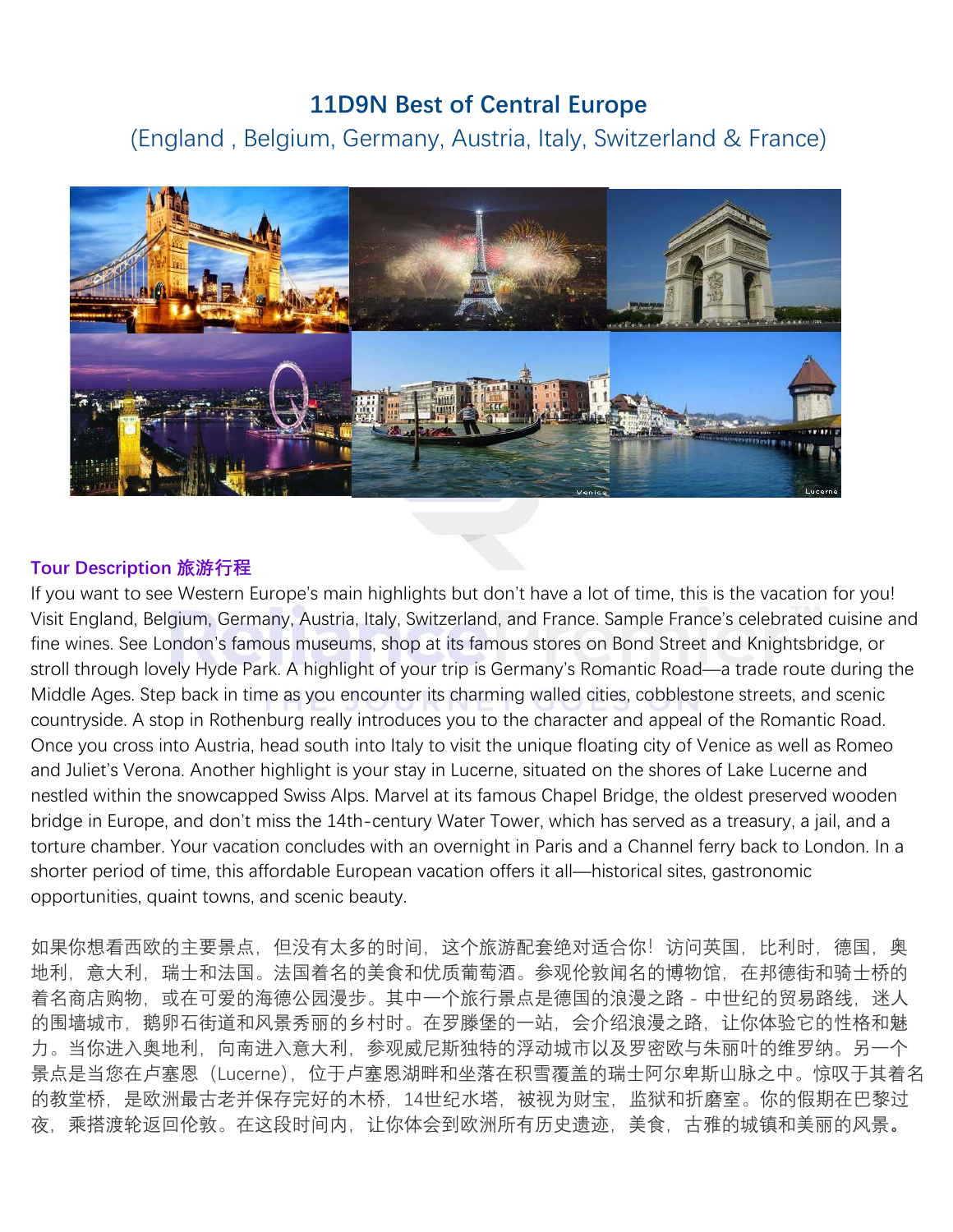**Included Experiences 旅程包括**

### **INDIVIDUAL HEADSETS.** 个人耳机

**SIGHTSEEING 观光 : Brussels orientation drive; Rhine cruise; visits to Rothenburg, Venice canal boat ride,**  Verona, Lucerne. 布鲁塞尔城市探索; 莱茵河巡游 访问罗滕堡, 威尼斯运河船, 维罗纳, 卢塞恩。

**SCENIC HIGHLIGHTS 风景:** Rhineland, Romantic Road, Tyrolean Alps, Brenner Pass. 莱茵兰, 浪漫之 路,蒂罗尔阿尔卑斯山脉,布伦纳山口

**GUIDES:** Host service in London. Local Guide for city sightseeing in Paris. Professional Tour Director during touring.在伦敦,在巴黎有当地导游。在旅途中会有专业导游带领。

### **TRANSPORTATION 交通: Private, first-class, air-conditioned motor coach; Eurostar Train from London-Brussels; Rhine cruise; canal transfer boat in Venice.**

**HOTELS 酒店:** Rooms with private bath or shower, hotel taxes, porterage, tips, and service charges.客房拥有私 人浴室或淋浴, 酒店税, 搬运费, tips 和服务费。

#### THE JOURNEY GOES ON **Included Meals 食物**

Buffet breakfasts (B) 4 dinners (D), including a special dinner at a local restaurant in Dijon.每天自助式早餐, 4 个晚餐,包括在 Dijon 当地餐厅享用特别晚餐。

**MY ACCOUNT :** Variety of optional tours available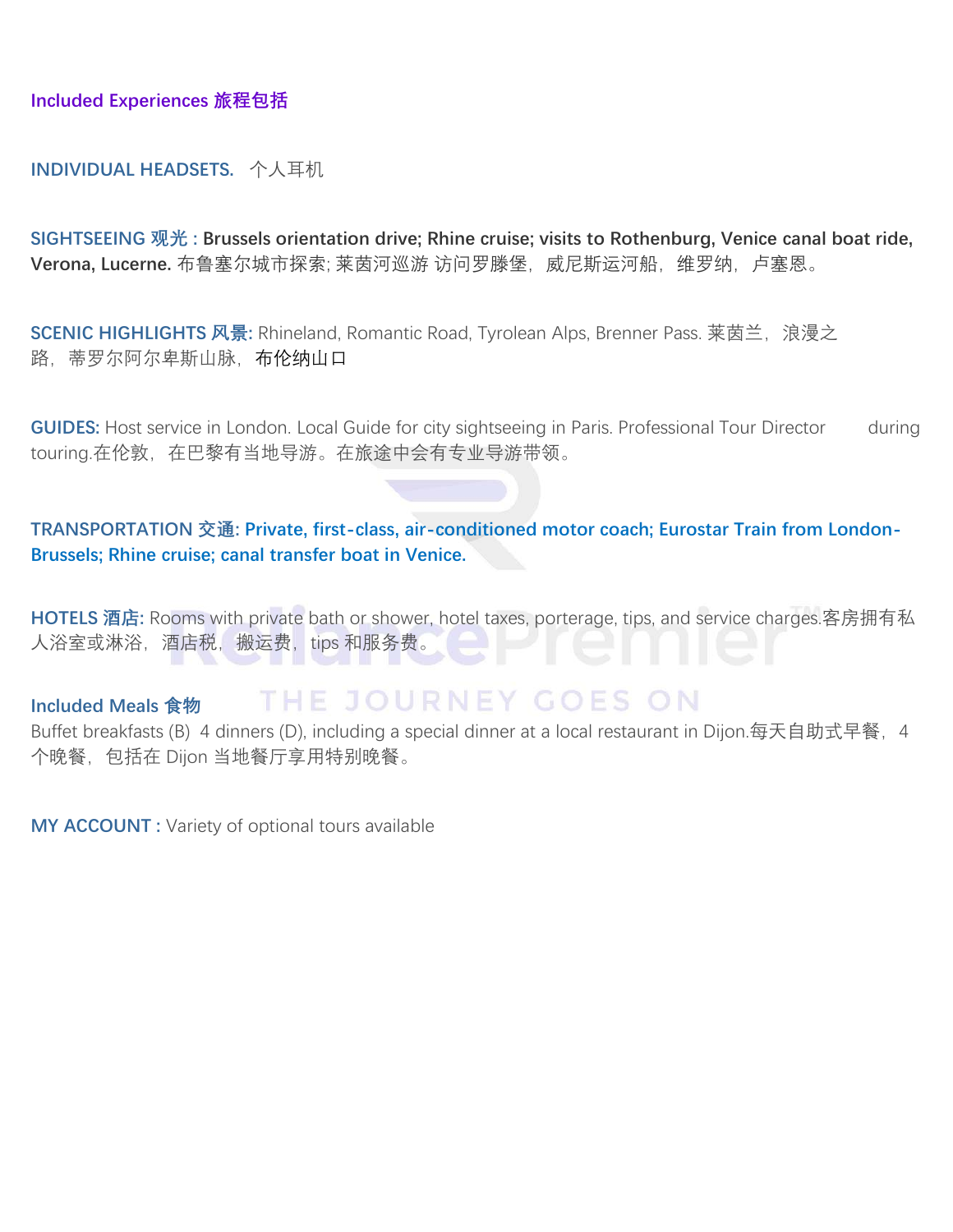| <b>Day</b><br>$\mathbf{1}$<br>第一<br>天            | <b>Arrive In London, England</b><br>抵达伦敦 ,英国<br>Check into your hotel. Uniformed hosts are available to help you make the most of your stay.<br>办理入住酒店手续。                                                                                                                                                                                                                                                                  |
|--------------------------------------------------|----------------------------------------------------------------------------------------------------------------------------------------------------------------------------------------------------------------------------------------------------------------------------------------------------------------------------------------------------------------------------------------------------------------------------|
| <b>Day</b><br>2 <sup>2</sup><br>第二<br>天          | <b>London 伦敦</b><br>(Breakfast 早餐)<br>A full day to savour our rich program of optional activities: take a panoramic tour of London's<br>landmarks, visit the Tower of London, or choose an excursion to Windsor Castle. Tonight, maybe<br>a leisurely cruise on the Thames River<br>今天一整天您可以品尝我们丰富的可选活动计划:全面浏览伦敦的地标,参观伦敦塔,或选择<br>游览温莎城堡。 今晚,可以在船上悠闲的航游在泰晤士河上。                                                             |
| <b>Day</b><br>$\mathbf{3}$<br>第三<br>天            | London - Brussels, Belgium 伦敦 - 布鲁塞尔, 比利时 (Breakfast 早餐)<br>Transfer to the railway station and board the <b>EUROSTAR TRAIN to Brussels</b> . Here, your Tour<br>Director and comfortable coach wait to take you for an orientation drive. (B)                                                                                                                                                                             |
| <b>Day</b><br>$\overline{\mathbf{4}}$<br>第四<br>天 | Brussels - Rhine Cruise, Germany - Frankfurt Area (Breakfast/Dinner 早餐/晚餐)布鲁塞尔 -<br>莱茵河巡游, 德国 - 法兰克福地区<br>Today, journey into Germany to the shores of the mighty Rhine to enjoy the afternoon CRUISE.<br>Then, on to the Frankfurt area for an overnight.<br>今天,在德国莱茵河畔享受下午的航游。 然后,在法兰克福地区过夜。                                                                                                                             |
| <b>Day</b><br>5 <sup>5</sup><br>第五<br>天          | Frankfurt Area - Romantic Road - Innsbruck Area, Austria (Breakfast/Dinner 早餐/晚餐)<br>法兰克福地区-浪漫之路-因斯布鲁克地区,奥地利<br>Today's highlight is a drive along the Romantic Road, through towns and villages with medieval<br>towered gates and battlements, squares of half-timbered houses, and richly decorated<br>fountains. Spend some time in the centre of Rothenburg before heading to the Innsbruck area<br>for an overnight. |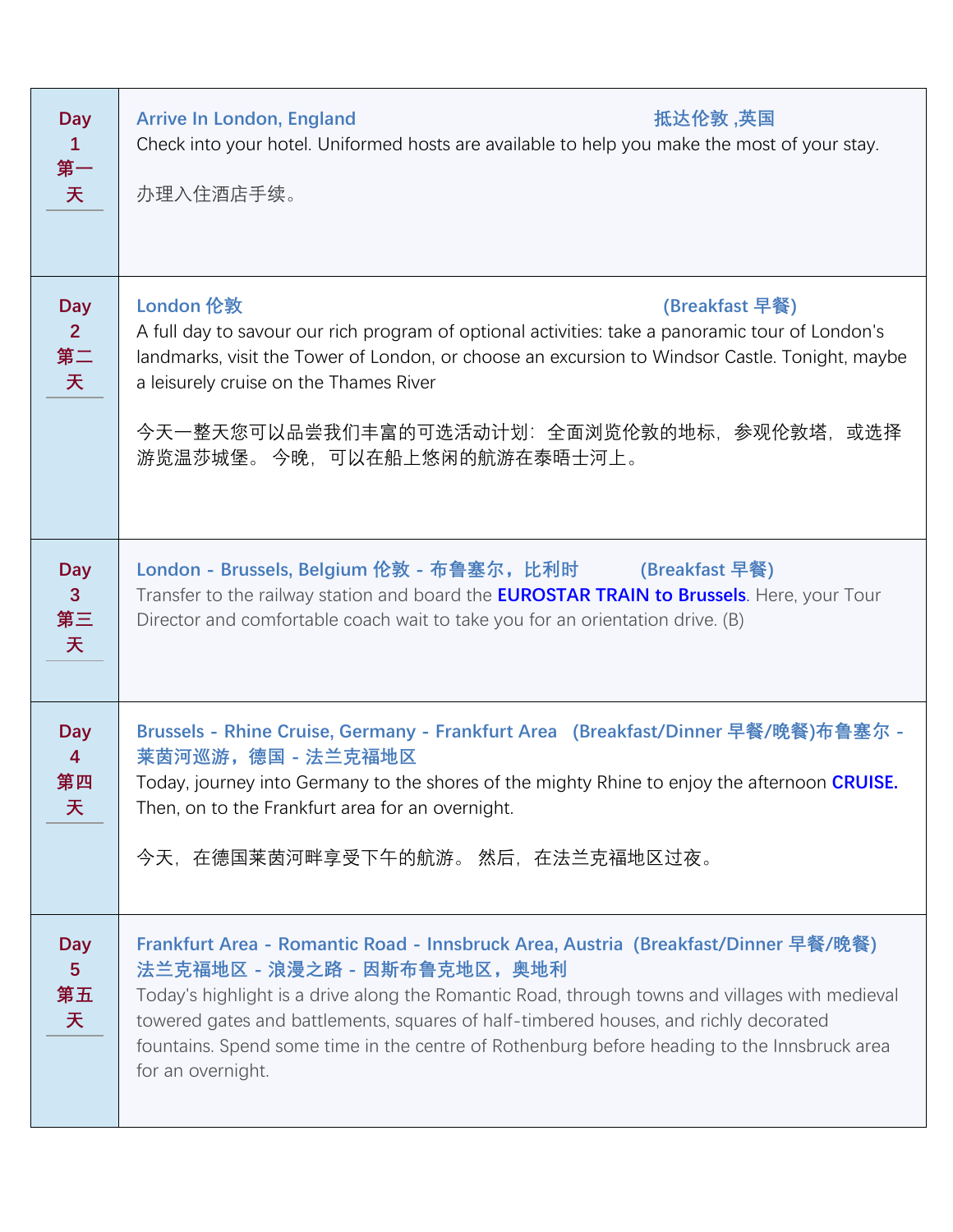|                                           | 今天沿着浪漫之路,途中经过城镇和村庄,会看到中世纪高耸的大门和城垛,半木结构的房屋<br>广场和装饰精美的喷泉。 在 Rothenburg 停留一段时间,然后前往因斯布鲁克地区过夜。                                                                                                                                                                                                                                                                                                                                                                                                                                                                                                                                                       |
|-------------------------------------------|---------------------------------------------------------------------------------------------------------------------------------------------------------------------------------------------------------------------------------------------------------------------------------------------------------------------------------------------------------------------------------------------------------------------------------------------------------------------------------------------------------------------------------------------------------------------------------------------------------------------------------------------------|
| <b>Day</b><br>$6 \overline{6}$<br>第六<br>天 | Innsbruck Area - Brenner Pass - Venice Area, Italy.(Breakfast/Dinner 早餐/晚餐)<br>因斯布鲁克地区 - 布伦纳通票 - 威尼斯地区,意大利<br>Take in the breathtaking scenery of the Alps while crossing the Europa Bridge and Brenner Pass.<br>Arrive in Venice, where a <b>BOAT RIDE</b> along the Giudecca Canal to Piazza San Marco allows to<br>admire the palazzos and maze of streets. Time at leisure to soak up the magical atmosphere of<br>this unique city. At a <b>GLASSBLOWING WORKSHOP</b> , experience this Venetian art<br>在穿越过欧罗巴桥和布伦纳山口,可以欣赏到阿尔卑斯山的迷人景色。 抵达威尼斯,沿着<br>Giudecca 运河到圣马可广场, 在航行的同时可以欣赏到迷宫街道和 palazzos。休闲时间时, 吸<br>收这个独特城市的神奇气氛。到访玻璃工艺坊,体验这种威尼斯艺术。 |
| <b>Day</b><br>$\overline{7}$<br>第七<br>天   | Venice Area - Verona - Lucerne Area, Switzerland (Breakfast 早餐)<br>威尼斯地区-维罗纳-卢塞恩地区,瑞士<br>Stop in Verona to see Juliet's legendary balcony. Over the Swiss border, begin the climb to the<br>St. Gotthard Tunnel and descend to the breathtaking beauty of Lake Lucerne.<br>在维罗纳观赏朱丽叶的传奇阳台。在瑞士边界上,登上圣哥达式隧道,到卢塞恩湖欣赏壮丽的<br>美景。                                                                                                                                                                                                                                                                                                                       |
| <b>Day</b><br>8<br>第<br>八天                | Lucerne Area - Dijon, France 卢塞恩区 - 法国第戎 (Breakfast/Dinner 早餐/晚餐)<br>Your visit this morning focuses on the main highlights of Lucerne. Also time for an optional<br>excursion to the Stanserhorn. In the afternoon, journey into France for an overnight in the<br>charming town of Dijon. This evening, dine at a local restaurant.<br>今天早上,造访重点是卢塞恩的,也可以选择游览 Stanserhorn。下午,将在法国迷人的第戎<br>镇过夜。今天晚上,在当地的餐厅用餐。                                                                                                                                                                                                                                    |
| <b>Day</b><br>9<br>第<br>九天                | Dijon - Paris 第戎 - 巴黎<br>(Breakfast 早餐)<br>This morning, leave Dijon and travel via the autoroute to Paris. An afternoon's included<br>SIGHTSEEING with a local expert shows you many of the best-known Parisian sights.<br>今天早上,离开第戎,前往巴黎。 下午与当地专家一起,带您参观许多闻着名的巴黎景点。                                                                                                                                                                                                                                                                                                                                                                             |